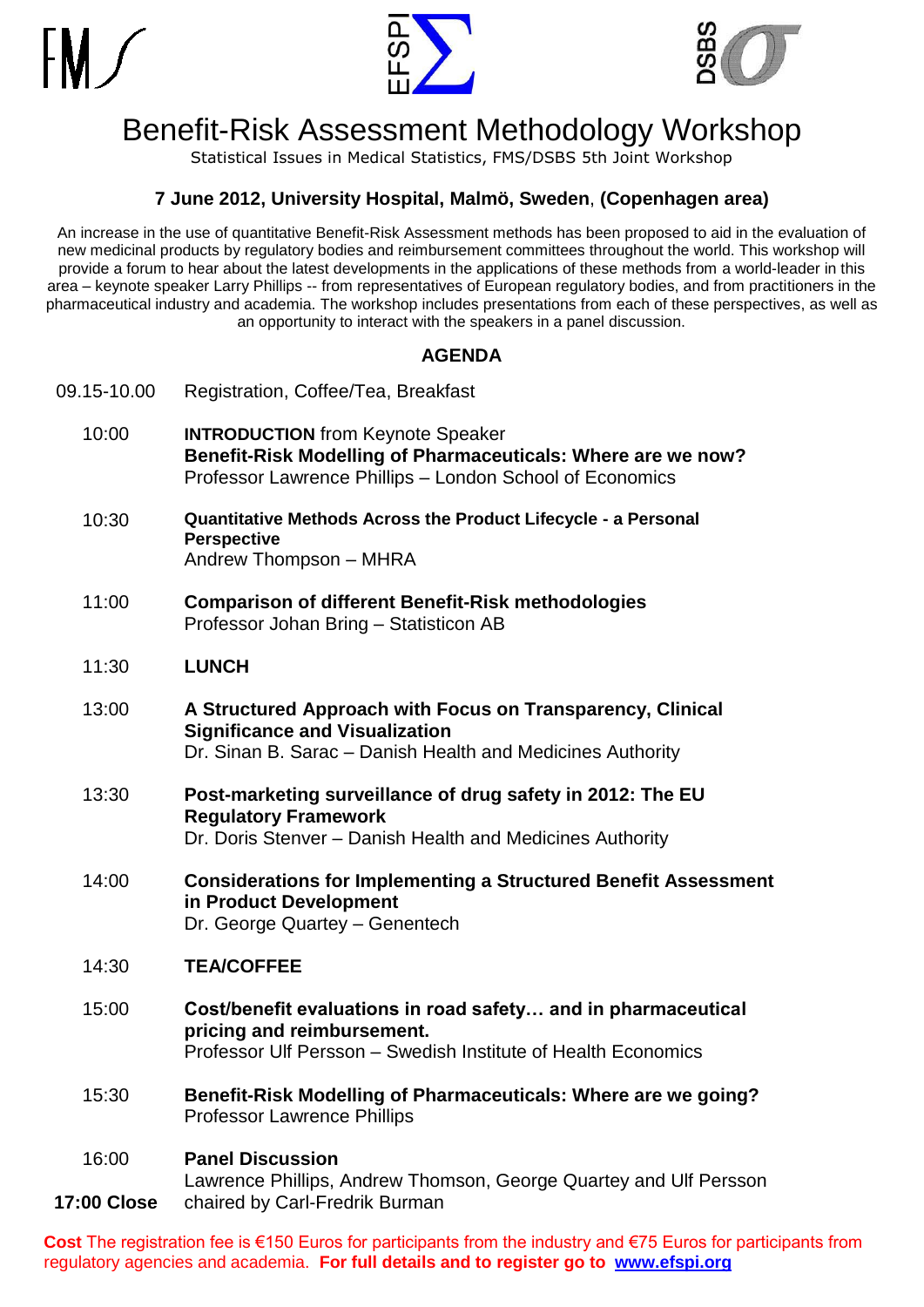



# **SPEAKER ABSTRACTS**

#### **INTRODUCTION** - **Professor Lawrence Phillips – London School of Economics Benefit-Risk modelling of pharmaceuticals:Where are we now?**

This presentation introduces the current state of development by pharmaceutical companies, regulators and health technology agencies in the quantitative modelling of the benefit-risk balance for medicinal products. Two qualitative frameworks, UMBRA (formerly BRAT) and PrOACT-URL, will be explained as guidelines for assessing the benefit-risk balance. The key requirements for a comprehensive and coherent benefit-risk model leave just a few quantitative methodologies as satisfactory. Only a few pharmaceutical companies currently use them, and no regulators have accepted their use, despite their widespread acceptance outside the pharmaceutical sector.

#### **Dr Andrew Thomson, Statistical Assessor, MHRA**

**Quantitative Methods Across the Product Lifecycle - a Personal Perspective**

Quantitative methods for assessing whether medicinal products have a positive balance of benefits and risks are increasingly being vaunted as important tools to make important decisions. Various issues at the point of licensing that need to be considered include, but are not limited to: who constructs the models; who selects appropriate weights and how and when these are selected; and whether pre-specification can ever be suitably incorporated. The first half of the talk will address these points.

Once a positive decision has been made and a licence granted, data still continues to be generated whether through trials or more commonly through observational data. Incorporating this information within a quantitative framework presents more challenges and how we might begin to think about overcoming these challenges will be the focus of the second half of the talk.

# **Professor Johan Bring, Statisticon AB**

#### **Comparison of different Benefit-Risk methodologies**

A good decision-model could be of help in the complicated process to decide whether to approve a NDA or not. Also in the decision to withdraw a drug from the market it should be useful to have a structured process to handle all relevant information. There are many different models available: MCDA, BRAT, Impact numbers, PrOACT, SMAA etc. In this talk Johan will discuss important characteristics of different models and also highlight some of the main difficulties associated with their use.

#### **Dr. Sinan B. Sarac – Danish Health and Medicines Authority**

#### **A Structured Approach with Focus on Transparency, Clinical Significance and Visualization**

Benefit-risk assessment of medicines, treatments, etc., consumes enormous resources, and the outcome often seems to depend on personal experience and expertise. The purpose is to demonstrate how clinical data can be weighted, scored and presented by the use of a quantitative benefit-risk assessment method. Our aim is to present a comprehensive approach that is simple to apply, allows direct comparison of different types of risks and benefits, quantifies clinical significance, and is tailored for the comparison of different options, treatments, etc. The methodology is demonstrated by analysing a cohort of 302 patients with colorectal cancer treated at the Copenhagen University Hospital (Rigshospitalet).

# **Dr. Doris Stenver – Danish Health and Medicines Authority**